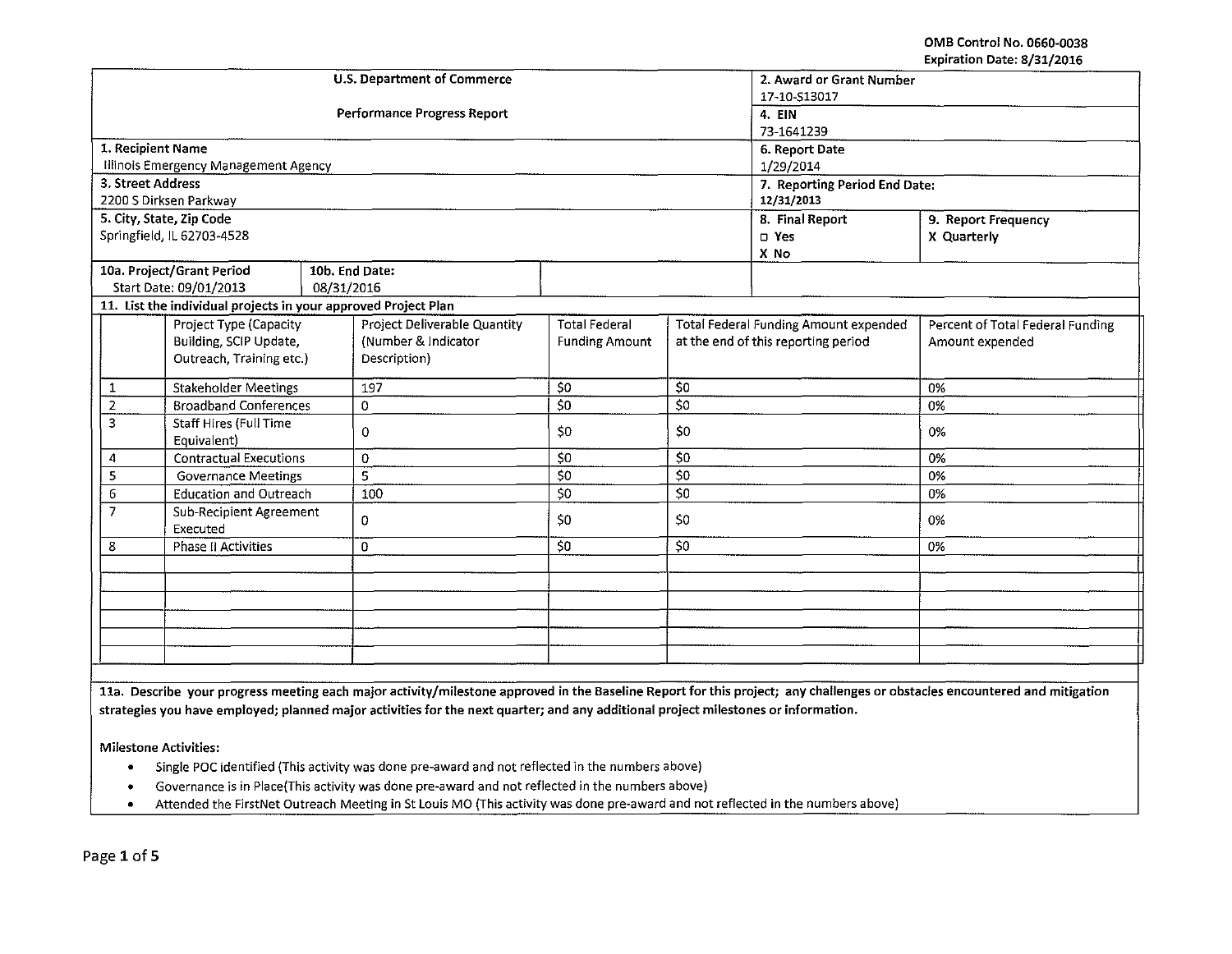- o 10 State and Local Stakeholders
- Attended Technical conference at PSCR in Boulder (This activity was done pre-award and not reflected in the numbers above)
- Attended the Broadband Summit in DC (This activity was done pre-award and not reflected in the numbers above)
- Illinois FirstNet Web Site is in Place (This activity was done pre-award and not reflected in the numbers above)
- Stakeholder Engagements 197 People
	- o October 1 of 2013- December 30 2013 Presented NPSBN at the various Forums
		- $\blacksquare$ Illinois Public SafetyTelecommunicators Assoc 100 for 60 min
			- Illinois Electric Coop Assoc 25 for 60 min
		- $\blacksquare$ Attend the Metro County EMA monthly Meeting 35 for 20 min
		- Broadband Coverage Workshop 35 people 4 hours  $\blacksquare$
	- October 1 of 2013 December 30 2013 Individual Stake Holder Meetings
		- Illinois Assoc of Municipal Power 2 for 60 min
- Auxiliary Meetings
	- o Attended the NCSWJC Conference in Georgia
	- o FirstNet Board Meeting
	- o FirstNet Programmatic Update Sessions
- We defined Public Safety/Service Users (Those who may be on the system) (This activity was done pre-award and not reflected in the numbers above)
- Governance Meetings
	- o Illinois Terrorism Taskforce Monthly Meetings (Oct, Nov, Dec)
	- o SIEC Monthly (Oct)
	- o Broadband Deployment Council Quarterly Meetings (Nov)
- Engaged with the CIO (early in the process)(This activity was done pre-award and not reflected in the numbers above)
- Created a RECCWG NPSBN Focus Group {This activity was done pre-award and not reflected in the numbers above)
- Engage with other SW!Cs in the NCSWIC Broadband Working Group (This activity was done pre-award and not reflected in the numbers above)
- Scheduled an ICTAP Broadband Coverage Workshop for Dec  $4<sup>th</sup>$
- Started working on logistics and other issues for the State Broadband Conference

# Other Activities:

• Met with Alcatel/Lucent, Harris, Verizon, and Motorola to discuss industry trends.

# Challenges:

- Need for more information from NTJA/FirstNet regarding expectations/future consultation
	- o We are doing what we can to gather as much information as possible to be prepared for the future consultation. Without complete guidance we could have wasted efforts
- •

11b. If the project team anticipates requesting any changes to the approved Baseline Report in the next quarter, describe those below. Note that any substantive changes to the Baseline Report must be approved by the Department of Commerce before implementation.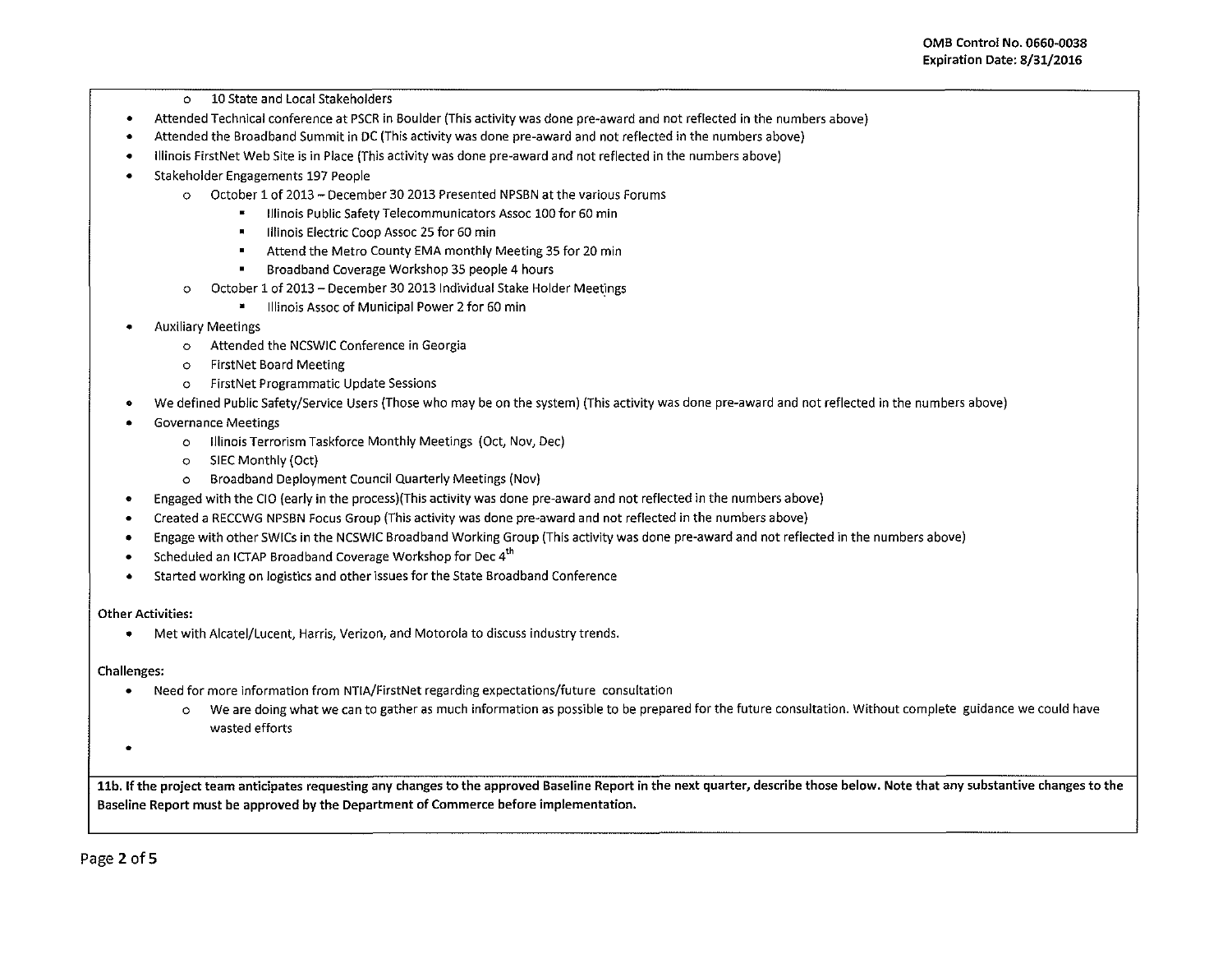• None to report at this time

llc. Provide any other information that would be useful to NTIA as it assesses this project's progress.

- Illinois FirstNet Website is operational
- Active Outreach has already started
- Weekly discussions and Monthly Meetings
- SWIC was conducting bulk of the programmatic work. Subgrant agreement now in place (as of 12/26/13 when NTIA was sent executed copy} whereby 80% of his time will focus on SUGP. Expenses under this will start in the next quarter and will likely have to request a waiver for matching requirement.
- The SUGP Grant/Project Manager position at the agency is closer to being hired and hopefully will be completed in the next quarter .

lld. Describe any success stories or best practices you have identified. Please be as specific as possible.

- Engaging with the Electric and Telephone Cooperatives early in the process .
- Meet with the CIO and every 2 weeks for progress .
- Meet every week with the grants team and SAA.

### 12. Personnel

12a. If the project is not fully staffed, describe how any lack of staffing may impact the project's time line and when the project will be fully staffed.

• Pre-Award and Post activity being conducted by the SWIC (Currently Funded through other Grant)

## 1Zb. Staffing Table

| Job Title             | FTE % | <b>Project(s) Assigned</b> | Change<br>--------- |
|-----------------------|-------|----------------------------|---------------------|
| No Hires this quarter |       |                            |                     |
|                       |       |                            |                     |

## 13. Subcontracts (Vendors and/or Subrecipients)

13a. Subcontracts Table -Include all subcontractors. The totals from this table must equal the "Subcontracts Total" in Question 14f.

| Name                                                   | Subcontract Purpose                                                                    | Type             | RFP/RFQ | Contract | Start   | End    | <b>Total Federal</b> | Total Matching         | Project and % Assigned |
|--------------------------------------------------------|----------------------------------------------------------------------------------------|------------------|---------|----------|---------|--------|----------------------|------------------------|------------------------|
|                                                        |                                                                                        | (Vendor/Subrec.) | Issued  | Executed | Date    | Date   | Funds Allocated      | <b>Funds Allocated</b> |                        |
|                                                        |                                                                                        |                  | (Y/N)   | (Y/N)    |         |        |                      |                        |                        |
| Illinois Law<br>Enforcement<br>Alarm System<br>(ILEAS) | 80% of SWIC time<br>dedicated to SLIGP.<br>travel and<br>management/adminis<br>tration | Subreceipient    | N       |          | 9/1/201 | 3/31/1 | \$330.865.57         | \$0                    |                        |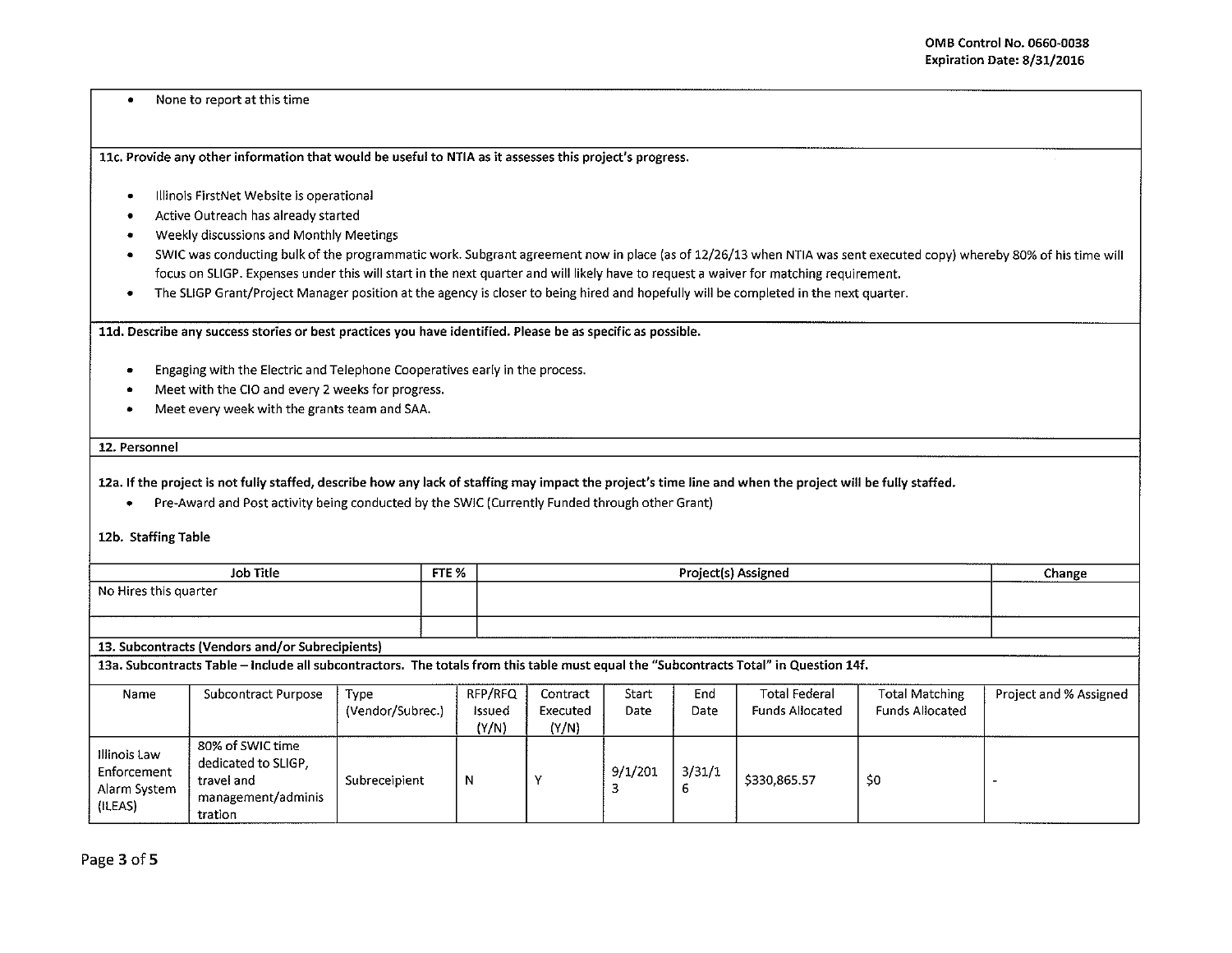| 13b. Describe any challenges encountered with vendors and/or subrecipients.<br>None to Report this quarter    |                |                   |                                               |                                                   |                                                                                                                                                                                      |                          |  |  |  |
|---------------------------------------------------------------------------------------------------------------|----------------|-------------------|-----------------------------------------------|---------------------------------------------------|--------------------------------------------------------------------------------------------------------------------------------------------------------------------------------------|--------------------------|--|--|--|
|                                                                                                               |                |                   |                                               |                                                   |                                                                                                                                                                                      |                          |  |  |  |
|                                                                                                               |                |                   |                                               |                                                   |                                                                                                                                                                                      |                          |  |  |  |
|                                                                                                               |                |                   |                                               |                                                   |                                                                                                                                                                                      |                          |  |  |  |
| 14. Budget Worksheet                                                                                          |                |                   |                                               |                                                   |                                                                                                                                                                                      |                          |  |  |  |
| Columns 2, 3 and 4 must match your current project budget for the entire award, which is the SF-424A on file. |                |                   |                                               |                                                   |                                                                                                                                                                                      |                          |  |  |  |
| Only list matching funds that the Department of Commerce has already approved.                                |                |                   |                                               |                                                   |                                                                                                                                                                                      |                          |  |  |  |
|                                                                                                               |                |                   |                                               |                                                   |                                                                                                                                                                                      |                          |  |  |  |
| Project Budget Element (1)                                                                                    | Federal Funds  | Approved Matching | <b>Total Budget</b>                           | Federal Funds                                     | <b>Approved Matching Funds</b>                                                                                                                                                       | Total Funds Expended (7) |  |  |  |
|                                                                                                               | Awarded (2)    | Funds (3)         | (4)                                           | Expended (5)                                      | Expended (6)                                                                                                                                                                         |                          |  |  |  |
| a. Personnel Salaries                                                                                         | \$249,375.00   | \$520,089.00      | \$879,034.00                                  | \$0                                               | \$0                                                                                                                                                                                  | \$0                      |  |  |  |
| b. Personnel Fringe Benefits                                                                                  | \$188,906.00   | \$241,963.00      | \$430,869.00                                  | 50                                                | \$0                                                                                                                                                                                  | 50                       |  |  |  |
| c. Travel                                                                                                     | 5161,712.00    | \$0.00            | \$161,712.00                                  | \$0                                               | 50                                                                                                                                                                                   | 50                       |  |  |  |
| d. Equipment                                                                                                  | \$0.00         | \$0.00            | \$0.00                                        | $\overline{\xi_0}$                                | 50                                                                                                                                                                                   | $\overline{50}$          |  |  |  |
| e. Materials/Supplies                                                                                         | \$53,810.00    | \$12,000.00       | \$65,810.00                                   | \$0                                               | 50                                                                                                                                                                                   | 50                       |  |  |  |
| f. Subcontracts Total                                                                                         | \$3,294,800.00 | \$120,059.00      | \$3,414,859.00                                | 50                                                | 50                                                                                                                                                                                   | 50                       |  |  |  |
| g. Other                                                                                                      | \$118,800.00   | \$13,170.00       | \$131,970.00                                  | \$0                                               | 50                                                                                                                                                                                   | \$0                      |  |  |  |
| h. Indirect Costs                                                                                             | \$0.00         | \$109,570.00      | \$109,570.00                                  | \$0                                               | 50                                                                                                                                                                                   | 50                       |  |  |  |
| i. Total Costs                                                                                                | \$4,067,403.00 | \$1,016,851.00    | \$5,084,254.00                                | \$0                                               | S <sub>0</sub>                                                                                                                                                                       | 50                       |  |  |  |
| i. % of Total                                                                                                 | 80%            | 20%               | 100%                                          | 0 <sub>6</sub>                                    | 0%                                                                                                                                                                                   | 0%                       |  |  |  |
|                                                                                                               |                |                   |                                               |                                                   | 15. Certification: I certify to the best of my knowledge and belief that this report is correct and complete for performance of activities for the purpose(s) set forth in the award |                          |  |  |  |
| documents.                                                                                                    |                |                   |                                               |                                                   |                                                                                                                                                                                      |                          |  |  |  |
|                                                                                                               |                |                   |                                               |                                                   |                                                                                                                                                                                      |                          |  |  |  |
| 16a. Typed or printed name and title of Authorized Certifying Official                                        |                |                   |                                               | 16c. Telephone (area code, number, and extension) |                                                                                                                                                                                      |                          |  |  |  |
|                                                                                                               |                |                   |                                               |                                                   |                                                                                                                                                                                      |                          |  |  |  |
| Jonathon Monken, Director                                                                                     |                |                   |                                               | 217-782-2700                                      |                                                                                                                                                                                      |                          |  |  |  |
|                                                                                                               |                |                   |                                               | 16d. Email Address                                |                                                                                                                                                                                      |                          |  |  |  |
|                                                                                                               |                |                   |                                               |                                                   |                                                                                                                                                                                      |                          |  |  |  |
|                                                                                                               |                |                   |                                               | Jonathon.monken@illinois.gov                      |                                                                                                                                                                                      |                          |  |  |  |
| 16b. Signature of Authorized Certifying Official                                                              |                |                   | 16e. Date Report Submitted (month, day, year) |                                                   |                                                                                                                                                                                      |                          |  |  |  |
|                                                                                                               |                |                   |                                               | 2/10/2014                                         |                                                                                                                                                                                      |                          |  |  |  |
|                                                                                                               |                |                   |                                               |                                                   |                                                                                                                                                                                      |                          |  |  |  |
|                                                                                                               |                |                   |                                               |                                                   |                                                                                                                                                                                      |                          |  |  |  |

reporting burden for this collection of information is estimated to average 10 hours per response for the application process, including time for reviewing instructions, searching existing data sources, gathering and maintaining the data needed, and completing and reviewing the collection of information. Send comments regarding the burden estimate or any other aspect of this

Page 4 of 5